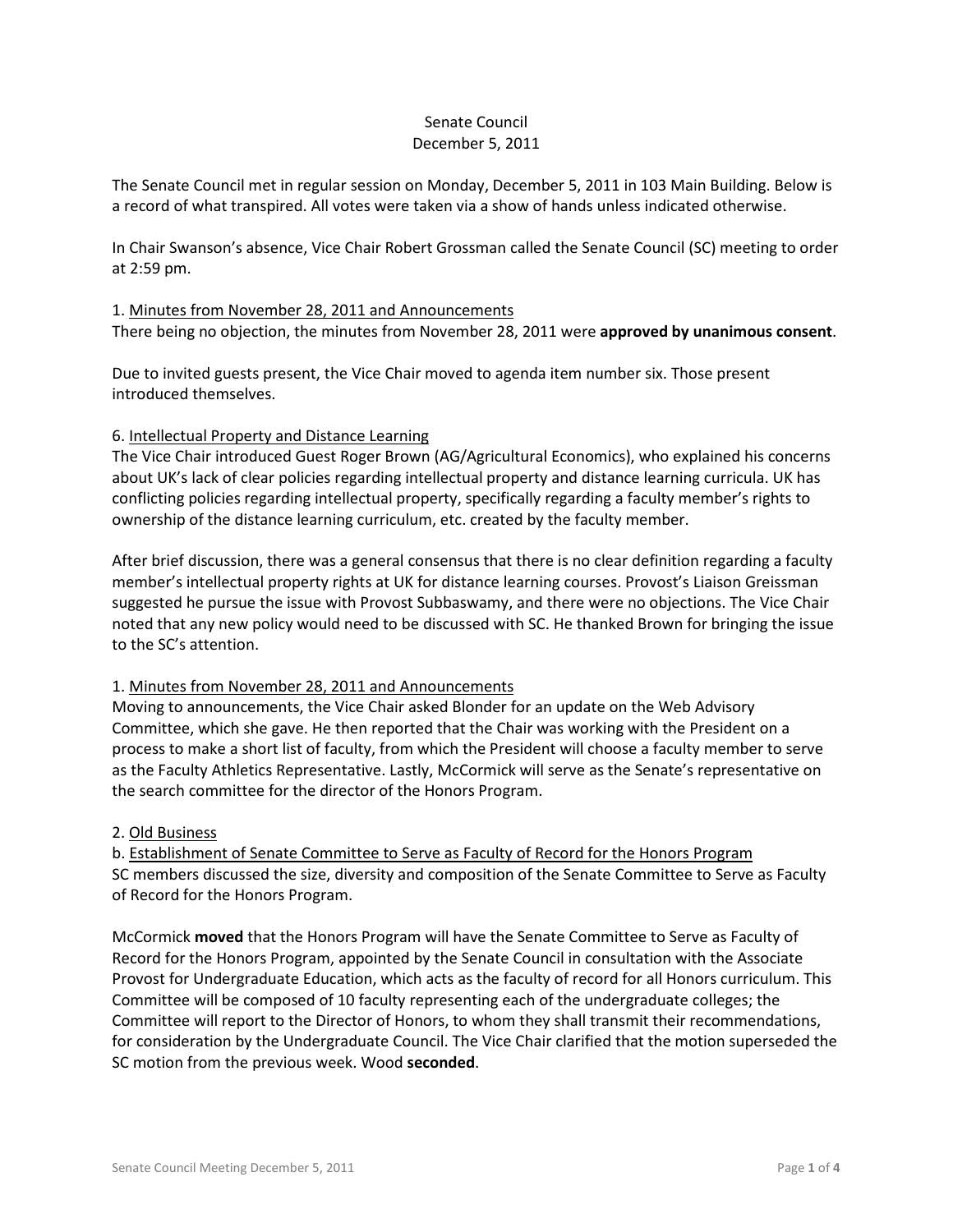Wood **moved to amend the motion** to change the language to "This Committee will be composed of 10 faculty broadly representativeing each of the undergraduate colleges..." There was discussion about the amendment. When there was no further discussion, a **vote** was taken and the **amendment** passed with none opposed.

The Vice Chair clarified that the Senate Committee to Serve as Faculty of Record for the Honors Program will be responsible for very quickly reviewing and possibly taking action on the proposal created by the Honors Program Review Committee, which was under the auspices of the Associate Provost for Undergraduate Education.

A **vote** was taken on the **motion** that the Honors Program will have the Senate Committee to Serve as Faculty of Record for the Honors Program, appointed by the Senate Council in consultation with the Associate Provost for Undergraduate Education, which acts as the faculty of record for all Honors curriculum. This Committee will be composed of 10 faculty broadly representative of the undergraduate colleges; the Committee will report to the Director of Honors, to whom they shall transmit their recommendations, for consideration by the Undergraduate Council. The motion **passed** with none opposed.

# 3. Committee Reports

# a. Senate's Academic Programs Committee (SAPC) – Andrew Hippisley, Chair

i. Proposed New Graduate Certificate in International Education

Guest Andrew Hippisley, chair of the Senate's Academic Programs Committee, explained the SAPC's charge, as well as the details of the proposal. He noted that there was a motion from the SAPC to send the proposal for a new Graduate Certificate in International Education to the Senate with a positive recommendation.

There were a wide variety of questions from SC members, all of which were answered satisfactorily. Guest Beth Goldstein (ED/Educational Policy Studies and Evaluation) agreed to two suggestions – the proposal will no longer include "and visiting students" and the header "Admissions Process" will be moved to the paragraph immediately preceding it.

When there were no additional questions, Goldstein said she would send a revised proposal. The Vice Chair thanked her and she and Hippisley departed.

# b. Senate's Admissions and Academic Standards Committee (SAASC) – Raphael Finkel, Chair ii. (Nursing) Proposal to Change *Senate Rules 4.2.1.2* (Allow 90 Hours of Transfer Credit for Students in the RN-BSN Program)

Guest Raphael Finkel, chair of the Senate's Admissions and Academic Standards Committee (SAASC) explained the proposal Guests Pat Burkhart (NU) and Regina Lowry (NU) offered additional comments, including additional information about the rationale for the proposed change.

SC members asked a variety of questions about the proposal, including benchmark practices, the number of transfer hours that RN-BSN students typically bring, and the unique nature of the RN-BSN program. Those present were unaware of any other bachelor's degree program on campus that catered to students with an associate degree who are licensed, practicing professionals.

There was lengthy discussion about the proposal, after which the Vice Chair thanked the guests and they departed.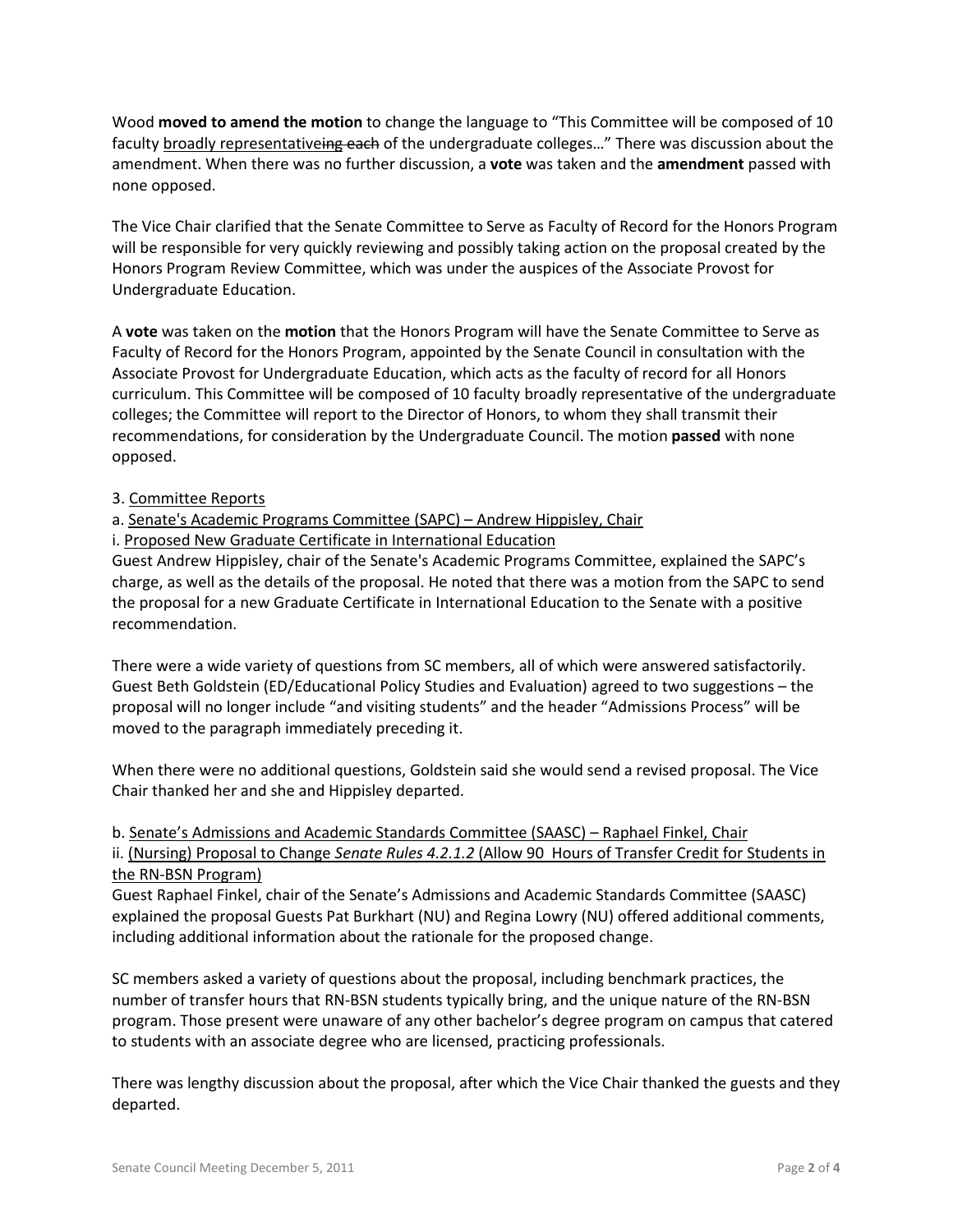# b. i. Proposal for Formalized High School/University Dual Credit

Finkel explained the basics of the proposal with assistance from Associate Provost Mike Mullen, who was present to answer questions about the proposal. SC members asked a lot of questions about the proposal. There was particular concern over the ability of a department to have control over the choice of instructor of record for a dual credit course, as well as the difference between a student taking a dual credit course versus an Advanced Placement (AP) exam. There was extensive discussion among SC members, Finkel and Mullen.

After discussion wound down, Guest Mullen suggested that the proposal be revised to include a new section of the *Senate Rules* (including draft rules language) to codify the various aspects of the program. The Vice Chair thanked Mullen and he departed.

# a. i. Proposed New Graduate Certificate in International Education

The Vice Chair noted that there was a **motion** from the SAPC to recommend approval by the Senate of the proposed new Graduate Certificate in International Education, with the agreed upon revisions. There being no additional discussion, a **vote** was taken and the motion **passed** with none opposed.

# b. ii. (Nursing) Proposal to Change *Senate Rules 4.2.1.2* (Allow 90 Hours of Transfer Credit for Students in the RN-BSN Program)

There was additional, brief discussion. Blonder **moved** to send the proposal to the Senate's Rules and Elections Committee (SREC) and Wood **seconded**. After additional discussion regarding the entities that had (and had not) reviewed the proposal, Wood **moved** to table the proposal until the Health Care Colleges Council and the Undergraduate Council had a chance to review the proposal.

A **vote** was taken on the **motion** to table the proposal until the Health Care Colleges Council and the Undergraduate Council had a chance to review the proposal and the motion **passed** with none opposed. It was made clear that the proposal should be sent to both councils simultaneously for parallel review.

# b. i. Proposal for Formalized High School/University Dual Credit

SC members discussed the proposal; there were a variety of concerns mentioned, foremost being a possible watering down of the high-school taught course and the overlap with AP testing. After additional discussion, the Vice Chair opined that the general consensus was that the proposal be tabled until Senate Rules-type language is drafted and presented to the SC.

# 5. Academic Calendars

Steiner **moved** to accept all calendars by acclamation. (2012 - 2013 Calendar; 2014 - 2015 Calendar, Tentative; 2012-2013 Dentistry; 2014 - 2015 Dentistry, Tentative; Fall 2012 Law; Spring 2013 Law; Summer I (four-week) 2013 Law; Summer 2013 Law; Fall 2014 Law, Tentative; Spring 2015 Law, Tentative; Summer I (four-week) 2015 Law, Tentative; Summer 2015 Law, Tentative; 2012 - 2013 Medicine; 2014 - 2015 Medicine, Tentative; 2012 - 2013 Pharmacy; 2014 - 2015 Pharmacy, Tentative; 2012 - 2013 Winter Intersession; and 2014 - 2015 Winter Intersession, Tentative.) There being no objection, the motion **passed** with none opposed.

Mrs. Brothers noted that this was the first time the College of Pharmacy took advantage of their longstanding but never utilized approval for an alternate calendar. The Vice Chair asked Mrs. Brothers to highlight the Pharmacy calendars to the Pharmacy senators to ensure they are accurate.